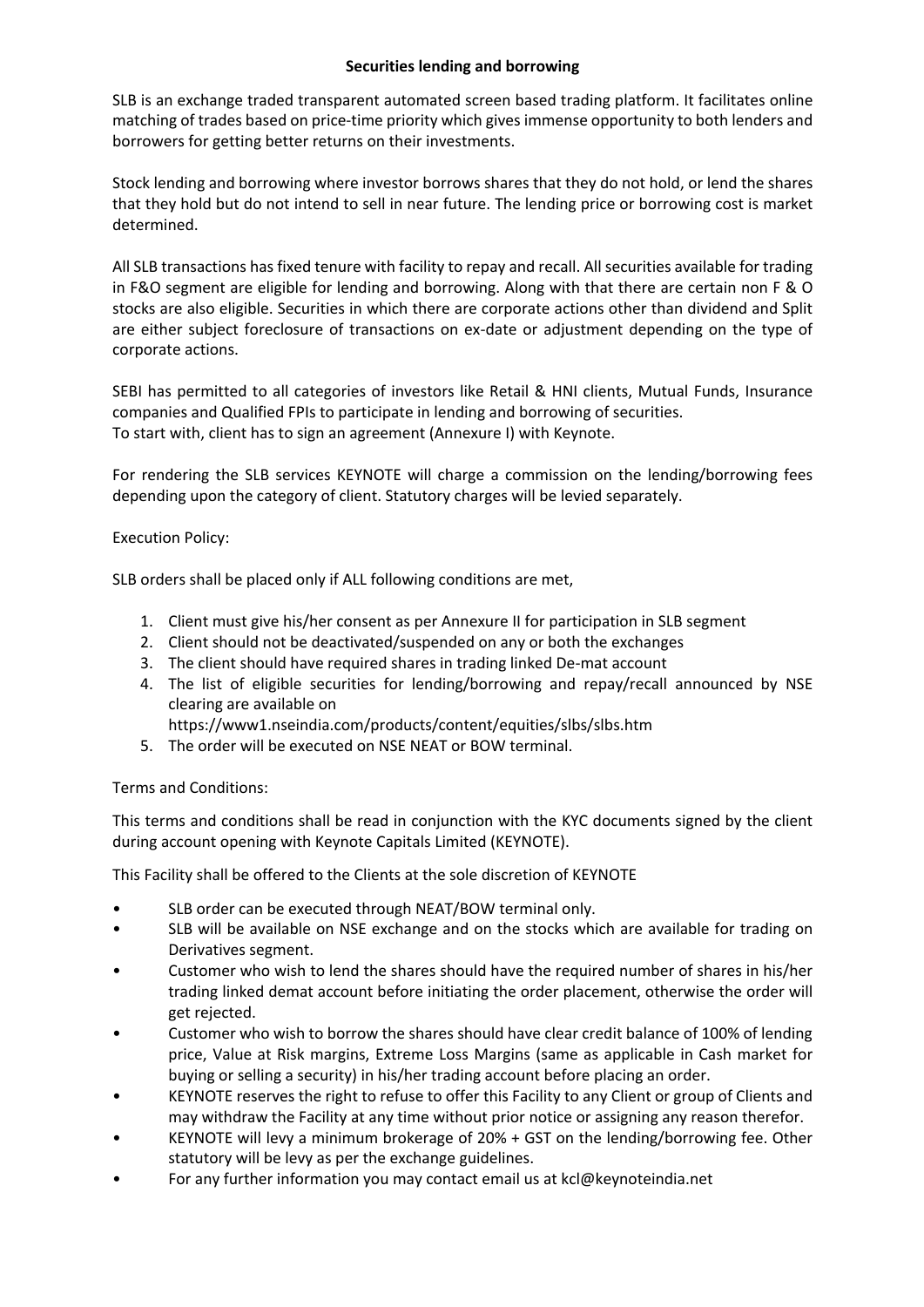Risk statement and disclaimer –

The Client agrees that KEYNOTE would not be liable in the event for reasons including but not limited to volatility or system problems or slow or delayed response from system or trading halt, or any such other problem/glitch whereby not being able to establish access to the trading system/network, which may be beyond control of KEYNOTE.

The Client hereby directs and authorises KEYNOTE as the Depository Participant to act on the directions given by KEYNOTE pursuant to the terms and conditions herein, power of attorney (POA) and Client Agreement / Rights and Obligations executed by the Client in favour of /with KEYNOTE.

KEYNOTE shall not be deemed to have received any electronically transmitted order or application until KEYNOTE has confirmed the receipt of such an order or application. The client further understands that trading through BOW / www.keynotecapitals.com is in electronic mode, based on satellite / leased line based communications, combination of technologies and computer systems to place and route orders. Thus, there exists a possibility of communication failure or system problems or slow or delayed response from system or trading halt, or any such other problem/glitch whereby not being able to establish access to the trading system/network, which may be beyond control and may result in delay in processing or not processing buy or sell orders either in part or in full. The client understands and agrees that although these problems may be temporary in nature, in case when the client has outstanding open positions or unexecuted orders, these represent a risk because of the client's obligations to settle all executed transactions. The Client understands that placing an order with KEYNOTE, either electronically or otherwise, does not guarantee execution of the said order or acceptance of an application. The Client shall not hold, nor seek to hold, KEYNOTE and/or any of its officers, directors, employees, agents, subsidiaries or affiliates, liable for any loss including but not limited to trading losses incurred by the Client due to exchange or market regulation, suspension of trading, war, strike, equipment failure, communication line failure, system failure, security failure on the Internet, unauthorised access, theft, or any problem, technological or otherwise, or other condition beyond the control of KEYNOTE that might prevent the Client from entering an order or KEYNOTE from executing an order.

The Client hereby agrees and undertakes not to hold KEYNOTE liable for any claim, action, grievance or dispute that the Client may suffer and shall indemnify and save harmless KEYNOTE from any claim, action, dispute or grievance that any third party may have, on account of KEYNOTE having acted in pursuance of the directions and/or authorisations of the Client and/or his /her agent.

By signing this document, the client agrees to following explicitly--

- 1. KEYNOTE has formulated best execution policy in accordance with specifications provided by SEBI/Exchanges from time to time.
- 2. Trading client(Client) has understood the best execution policy as explained by KEYNOTE above and agree that the orders entered by client through the facility offered by KEYNOTE will help client route the orders to a particular exchange or to a routing destination with or without the intervention of KEYNOTE
- 3. Client shall verify and confirm that all orders put through SLB facility are in order and further agree to notify KEYNOTE immediately of errors, if any observed
- 4. Client should be aware that the trading member shall carry out appropriate validation of all risk parameters before the orders are placed through the SLB system.
- 5. Client shall be responsible to comply with the settlement schedules/procedures of the relevant stock exchanges where the trades are executed
- 6. KEYNOTE shall notify clients of any material changes in its order execution policy. Such change needs to be preceded by a notice of 15 days.
- 7. Client shall abide to the terms and conditions as communicated regarding SLB facility from time to time or as is published on our website.
- 8. Client agrees and confirms that he has understood the features, possible risks, rights, responsibilities and liabilities associated with the smart order routing facility provided by the company.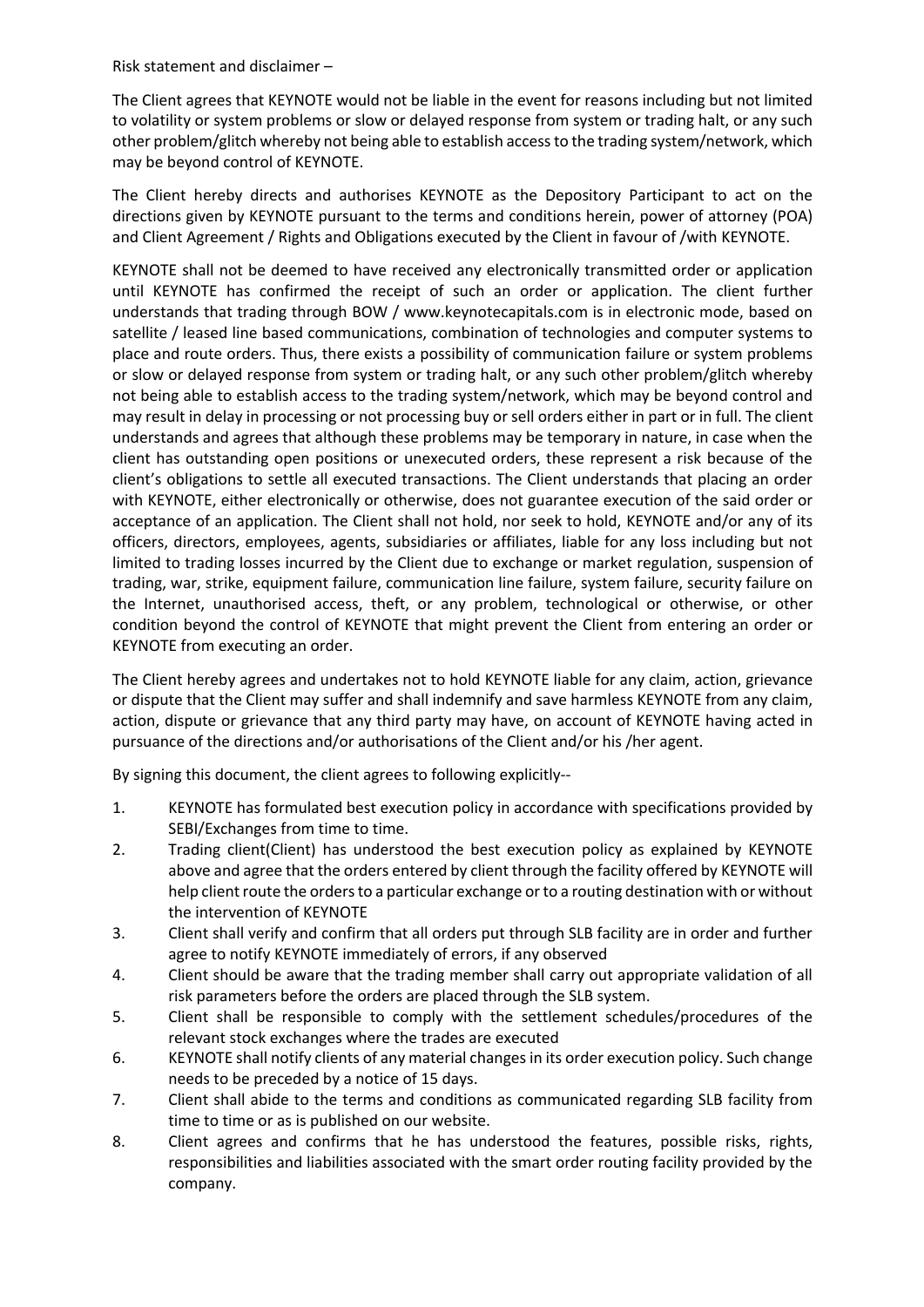#### PART B

## Participant-Client Agreement for Securities Lending and Borrowing

This agreement is made and executed at \_\_\_\_\_\_\_\_ on this \_\_\_\_\_ day of \_\_\_\_\_\_\_ 20\_\_.

Between:

M/s. KEYNOTE, a body corporate, registered / incorporated under the provisions of Companies Act, 2013, having its registered office at The Ruby, 9th Floor, S.B.MArg, Dadar W, Mumbai 400028, hereinafter referred to as "Participant" (which expression shall, unless repugnant to the context or meaning thereof, be deemed to mean and include his /her heirs, executors and administrators / the partners of the said firm for the time being, the survivor or survivors of them and the heirs, executors and administrators of such last survivor / its successors and legal representatives, as the case may be ) of the One Part;

And

Mr./Ms./M/s. \_\_\_\_\_\_\_\_\_\_\_\_\_\_\_\_\_\_\_\_\_\_\_\_\_\_, an individual / a proprietary concern / a partnership firm / a body corporate, registered / incorporated under the provisions of the Indian Partnership Act, 1932 / Companies Act, 1956, having his /her / its Permanent Account Number ("PAN") and his / her / its residence / registered office at \_\_\_\_\_\_\_\_\_\_\_\_\_\_\_\_\_\_\_\_\_\_\_\_\_\_\_\_\_\_\_\_\_\_\_\_\_\_\_\_\_\_\_\_\_\_\_\_\_\_\_\_\_\_\_\_\_\_\_\_\_\_\_\_\_\_\_\_\_\_\_\_\_\_\_\_\_\_\_\_\_\_

\_\_\_\_\_\_\_\_\_\_\_\_\_\_\_\_\_\_\_\_\_\_\_\_\_\_\_\_\_\_\_\_\_, hereinafter referred to as "Client" (which expression shall, unless repugnant to the context or meaning thereof, be deemed to mean and include his /her heirs, executors and administrators /the partners for the time being of the said firm, the survivor or survivors of them and the heirs, executors and administrators of such last survivor / its successors and legal representatives, as the case may be) of the Other Part.

## WHEREAS:

- i. The Securities and Exchange Board of India (hereinafter referred to as "SEBI") has formulated and issued the Securities Lending Scheme, 1997 (hereinafter referred to as "SEBI Scheme") and SEBI Circular No MRD/DoP/SE/Dep/Cir-14/2007 dated 20th December 2007 for facilitating lending and borrowing of securities through an "Approved Intermediary" registered with SEBI.
- ii. The AI is registered as an approved intermediary under the SEBI Scheme and is, therefore, authorised to facilitate lending and borrowing of securities in accordance with the SEBI Scheme and Circulars of SEBI from time to time. Accordingly, the AI has framed the Securities Lending and Borrowing Scheme (hereinafter referred to as "SLBS") for facilitating lending and borrowing of securities through persons registered as "Participants".
- iii. Under the said SEBI Circular, there would be one master agreement with two individual parts. The first part of the agreement would be between the AI and the Participants and the second part of the agreement would be between the Participants and the Clients. Securities lending and borrowing can be undertaken by the Participants either on their own account or on account of the Clients registered with them by entering into an agreement with them.
- iv. Accordingly, the Participants who are desirous of lending or borrowing securities under the SLBS are required to enter into an agreement with the AI which shall be referred to as "Part A". The Participants are also required to enter into an agreement with their respective Clients which shall be referred to as "Part B". Part A and Part B together shall constitute the master agreement.
- v. The Participant has accordingly approached the AI for participating in the SLBS and the AI has agreed to facilitate such participation subject to the terms and conditions contained in the master agreement.
- vi. The Client is desirous of participating in the SLBS and, therefore, has approached the Participant. The Participant has satisfied itself about the genuineness and financial soundness of the Client and the objectives relevant to the services to be provided and is therefore, agreeable to facilitating such participation subject to the terms and conditions contained herein.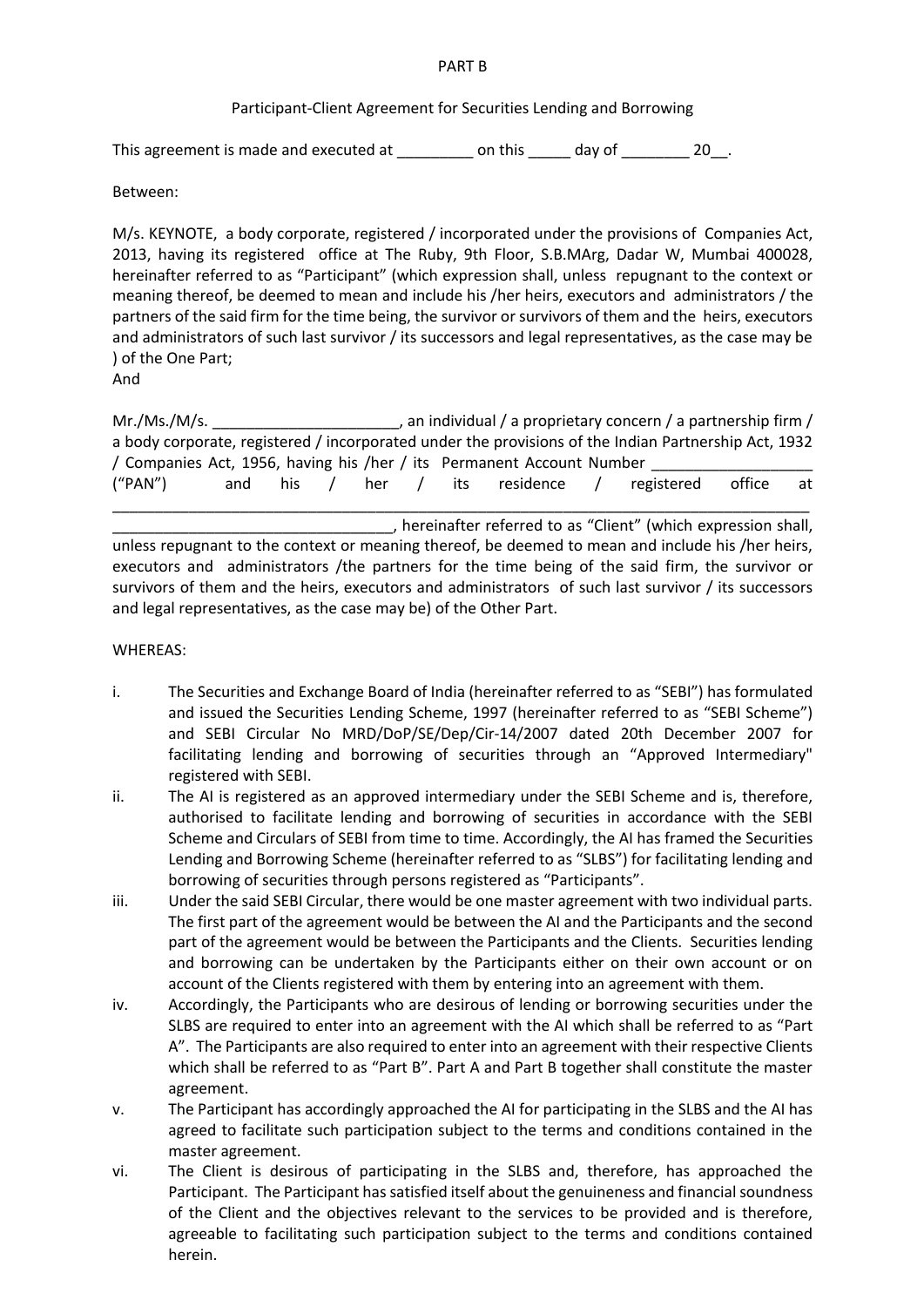- vii. The Participant has made the Client aware of and the Client has understood the precise nature of the Participant's liability under SLBS including any limitations, the liability and the capacity in which the Participant acts.
- viii. Subject to the SEBI Scheme, Circulars of SEBI, SLBS and Circulars issued thereunder, and/or the Rules, Byelaws, Regulations of the AI as a Clearing Corporation as applicable and as in force from time to time, the parties hereto agreed as under.

NOW THEREFORE THIS AGREEMENT WITNESSETH AND IT IS HEREBY AGREED BY AND BETWEEN THE PARTIES HERETO AS UNDER:

- 1. LEGAL FRAMEWORK
- 1.1 Securities lending and borrowing shall be facilitated by the AI in accordance with the provisions of the SEBI Scheme, Circulars of SEBI, SLBS and the Circulars issued thereunder by the AI and the Rules, Byelaws and Regulations of the AI as a Clearing Corporation as applicable.
- 1.2 Unless the context otherwise requires, the words and expressions used herein shall have the same meaning as defined in Securities Contracts (Regulation) Act, 1956 or Securities and Exchange Board of India Act, 1992 or Securities Lending Scheme, 1997 or Depositories Act, 1996 or the rules and regulations made thereunder respectively or Circulars of SEBI or SLBS and the Circulars issued thereunder and the Rules, Byelaws and Regulations of the AI as a Clearing Corporation.
- 1.3 The provisions of the SEBI Scheme, Circulars of SEBI, SLBS and the Circulars issued thereunder and the Rules, Byelaws and Regulations of the AI as a Clearing Corporation as applicable and Part A of the Master Agreement shall be deemed to be an integral part of this agreement and all the transactions under the SLBS by the Client shall be strictly in accordance with thereof. In the event of any conflict or contradiction between the provisions of the SEBI Scheme, Circulars of SEBI, SLBS and the Circulars issued thereunder and the Rules, Byelaws, Regulations of the AI as a Clearing Corporation as applicable, and this agreement, the provisions of the SEBI Scheme, Circulars of SEBI, SLBS and the Circulars issued thereunder, the Rules, Byelaws and Regulations of the AI as a Clearing Corporation shall prevail over this agreement. The provisions of this agreement are in addition thereto and not in derogation thereof.
- 1.4 The provisions of this agreement shall become applicable to the SLBS or such other scheme as may be framed for securities lending and borrowing by the AI with the prior approval of SEBI or as may be permitted by SEBI unless otherwise specified by the AI.
- 1.5 Master Agreement
	- 1.5.1 There shall be one Master Agreement with two individual parts viz. Part A and Part B.
	- 1.5.2 The agreement between the AI and the Participant constitutes Part A and this agreement constitutes Part B.
	- 1.5.3 The provisions of Part A shall form part and parcel of this agreement. A certified true copy of Part A is annexed to this agreement.

### 2. ELIGIBILITY CRITERIA

Any person(s) who meets the eligibility criteria as may be specified by the AI for the Clients under the SLBS, shall be eligible to participate in the SLBS by entering into this agreement with the Participant.

# 3. CONSIDERATION

In consideration of the Participant providing full-fledged securities lending and borrowing under the SLBS, the Participant shall be entitled for charges, fees, other levies and /or any such other charges, subject to such limits as may be permitted by the AI in its Circulars from time to time.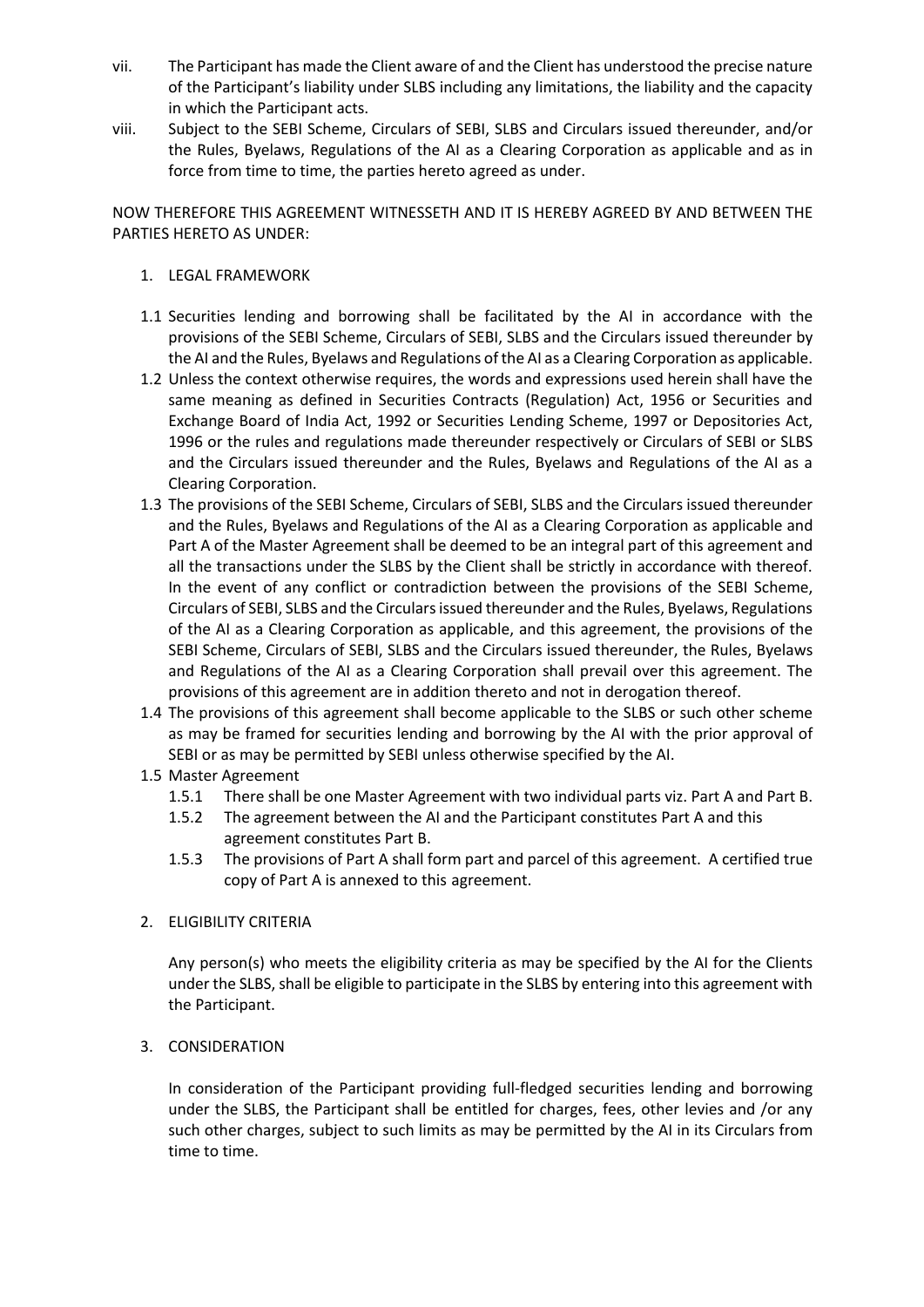### 4. RIGHTS OF THE PARTICIPANT

### 4.1 Margins

The Participant is empowered to call upon the Client to pay such margins as may be specified by the AI from time to time.

### 4.2 Recovery

The Participant shall be entitled to recover from the Client the loss or charges, fees, other levies and /or any such other charges that has been paid by the Participant to the AI or imposed by the AI on account of its Client arising out of default or transactions under the SLBS whether current or past that are effected by the Client in meeting its obligations by adjusting margins and other deposits, if any, available with the Participant against the Client's liabilities / obligations.

#### 5. OBLIGATIONS OF THE PARTICIPANT

5.1 Issue of Confirmation Memo

The Participant shall, upon execution of the Client's transaction on the order matching platform of the AI, issue the confirmation memo in the specified format or such other documents to the Client within such time as may be prescribed by the AI from time to time.

5.2 Money / Securities to be kept in Separate Bank Account

The Participant agrees that the money / securities deposited by the Client shall be kept in a separate bank account / settlement demat account, distinct from its own account or accounts of any other Clients, and shall not be used by the Participant for itself or for any other Clients or for any purpose other than the purposes mentioned in the SEBI Scheme, Circulars of SEBI, SLBS and Circulars issued thereunder.

5.3 Update on Settlement Process The Participant agrees to inform and keep the Client apprised about securities lending and borrowing settlement cycles, delivery/payment schedules and any changes therein from time to time.

### 5.4 Compliance with Know Your Client Norms

The Participant undertakes to maintain the "Know Your Client" details of the Client as mentioned in the Client Registration Form or any other information pertaining to the Client in confidence and that it shall not disclose the same to any person / authority except to the AI or as required under any law / regulatory requirements or in compliance with any decree, order or direction of any Court, Tribunal, SEBI or other authority duly empowered in law; Provided however that the Participant may so disclose information about its Client to any person or authority with the express permission of the Client.

- 5.5 Reconciliation of Account The Participant and the Client shall agree to reconcile their accounts regularly with reference to the transactions under the SLBS.
- 5.6 Return of Securities and Lending Fees
	- 5.6.1. Where the Client is a lender unless otherwise agreed upon between the Participant and the Client -
	- 5.6.1.1. The Participant shall ensure the return of securities to the Client by transferring the same to the Client's account within such time as may be prescribed by the AI.
	- 5.6.1.2. The Participant shall ensure the return of the lending fees to the Client within such time as may be prescribed by the AI.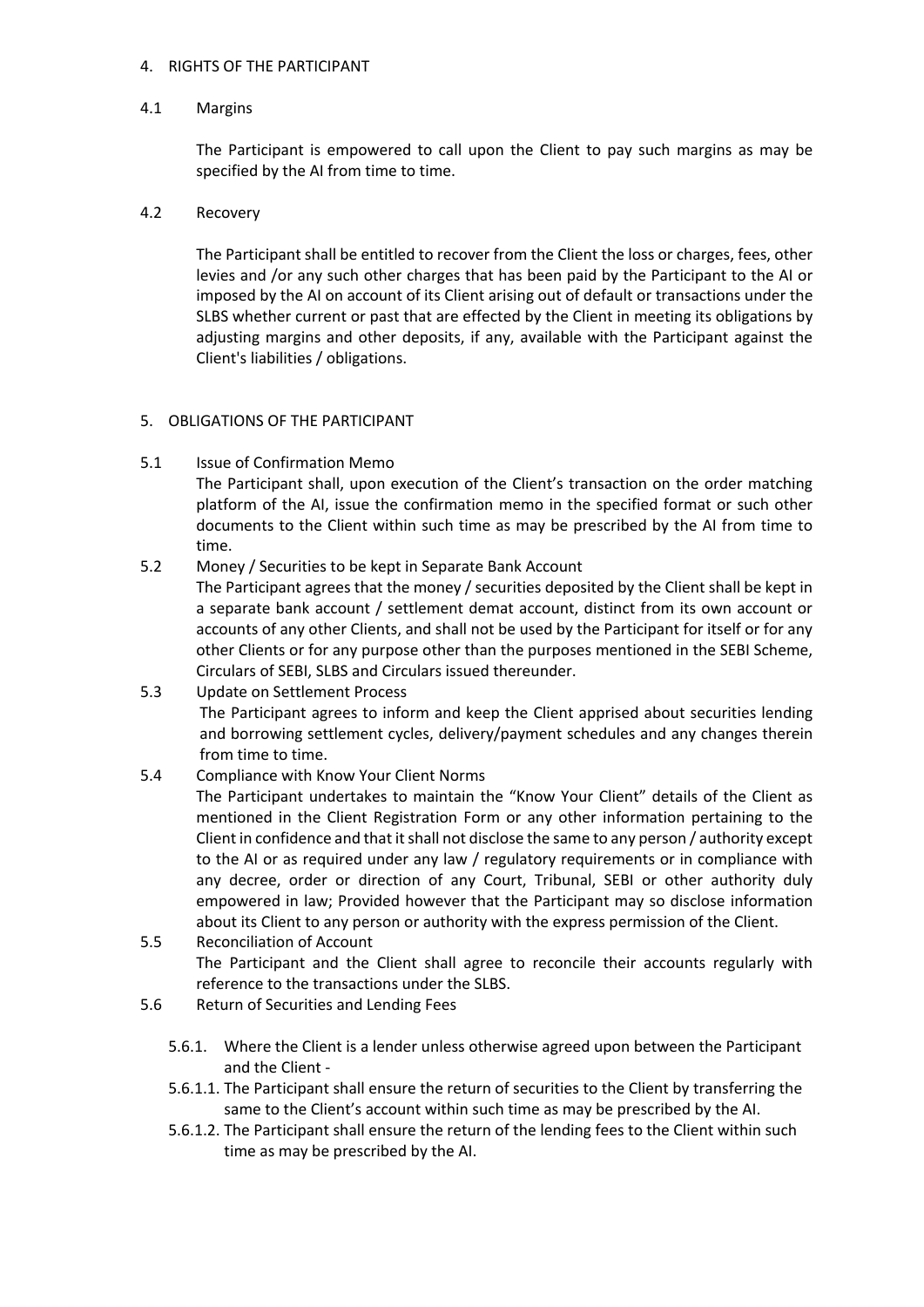## 5.7 Delivery of Securities

- 5.7.1. Where Client is a borrower unless otherwise agreed upon between the Participant and the Client –
- 5.7.1.1. The Participant shall ensure the delivery of securities to the Client by transferring the same to the Client's account within such time as may be prescribed by the AI.

# 6. RIGHTS OF THE CLIENT

6.1. Where the Client is the lender unless otherwise agreed upon between the Participant and the Client -

6.1.1. The Client shall be entitled to receive the securities lent or financial compensation in lieu thereof, computed in such manner as may be specified by the AI from time to time.

6.1.2. The Client shall be entitled to receive lender's fee for the securities lent.

6.2. Where the Client is the borrower unless otherwise agreed upon between the Participant and the Client -

6.2.1. The Client shall be entitled to receive securities borrowed or financial compensation in lieu thereof, computed in such manner as may be specified by the AI from time to time.

6.2.2. The Client shall be entitled to receive from the Participant, the collateral in case the Client has deposited securities approved by the AI as collateral.

6.3. Notwithstanding any other provisions of the Master Agreement, the Client shall be entitled to have all the rights that are conferred on it from time to time under the SEBI Scheme, Circulars of SEBI, SLBS and the Circulars issued thereunder.

## 7. OBLIGATION OF THE CLIENT

7.1. Abide by Law & Acquaintance to Law

The Participant declares that it has brought the contents of the SEBI Scheme, Circulars of SEBI, SLBS and the Circulars issued thereunder from time to time, and the terms and conditions of the Master Agreement to the notice of the Client and the Client agrees to comply with and adhere to the same.

7.2. Update& Comply with the Settlement Process

Notwithstanding anything contained in Clause 4.4, the Client shall at all times make its own inquiries and keep itself updated on all settlement cycles, delivery/payment schedules and changes therein, and it shall be the responsibility of the Client to comply with such schedules/procedures of the AI.

7.3. Processing Charges

The Client agrees to pay the Participant, processing charges and statutory levies prevailing from time to time or any other charges for the services provided by the Participant. The Participant agrees that it shall not charge processing charges / fees beyond the maximum limit permissible under the SEBI Scheme, Circulars of SEBI, SLBS and the Circulars issued thereunder from time to time.

7.4. Change in Client Registration Form

The Client agrees to immediately notify the Participant in writing whenever there is any change of information in the "Client Registration Form" provided by the Client to the Participant.

## 7.5. Authorised Representative The Client agrees to be bound by the instructions issued by its authorised representative, if any, in accordance with the letter authorising the said representative to deal on its behalf.

### 7.6. Return of Securities

The Client shall return the equivalent number of securities of the same type and class borrowed by it within the time specified by the AI in the Circulars issued from time to time.

7.7. Payment of Margins

The Client agrees to pay such margins as may be specified by the Participant in accordance with the requirement of AI or SEBI from time to time.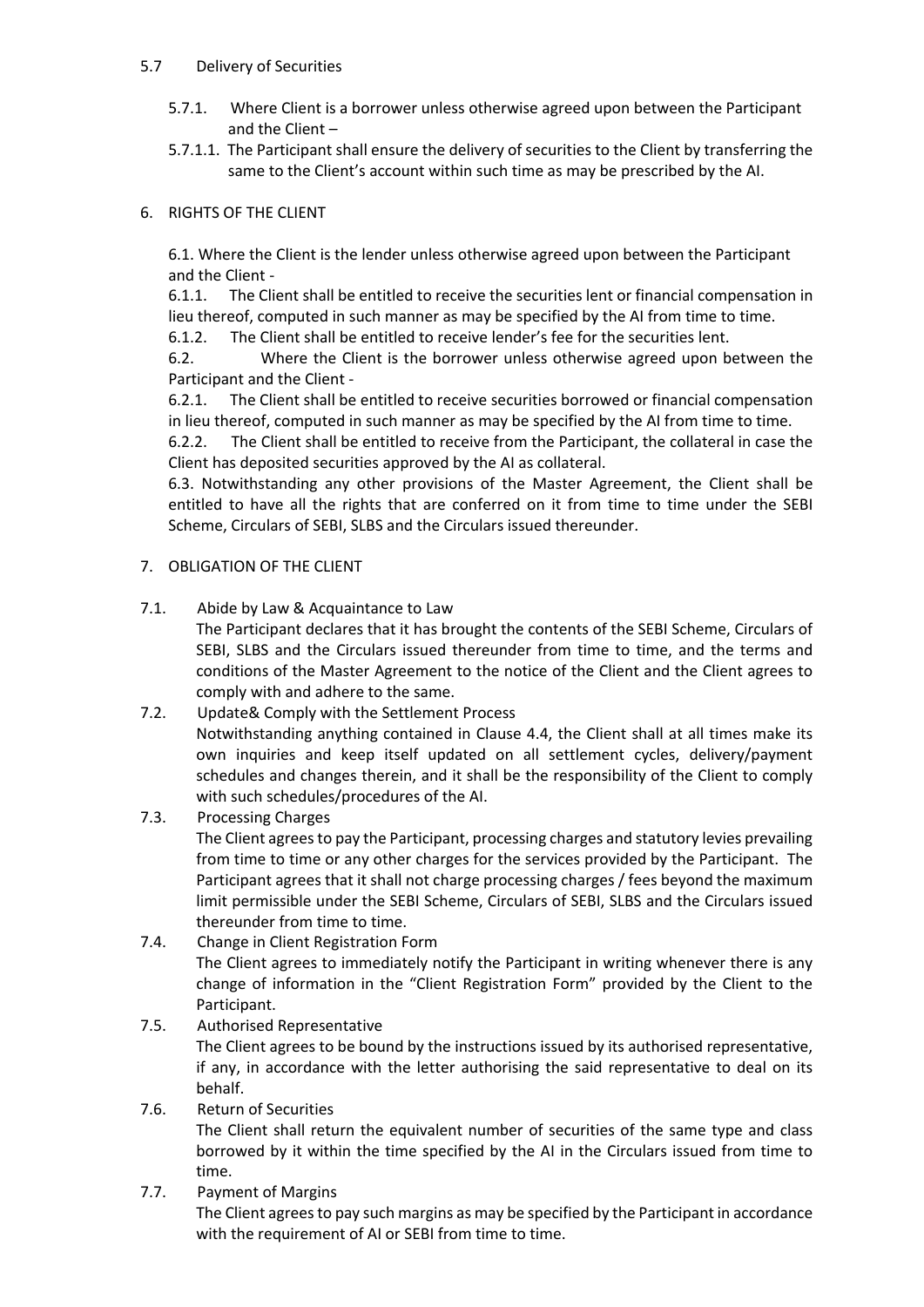7.8. Exposure / Position Limits

The Client agrees to abide by the exposure / position limits, if any, set by the Participant or the AI or SEBI from time to time.

- 7.9. Securities lent to be Unencumbered The Client agrees and warrants that the securities lent are free from lien, charge, pledge or any encumbrance(s) of whatsoever nature.
- 7.10. Collateral

At the discretion of the Participant, where the Client deposits the required collateral with the Participant, the same shall be free from any encumbrance(s) of whatsoever nature or defect in the title. If any encumbrance(s) or defect in the title is found subsequently, such collateral shall be immediately replaced by the Client.

7.11. Insolvency

The Client agrees to immediately furnish information to the Participant in writing, if any winding up petition or insolvency petition has been filed or any winding up or insolvency order or decree or award is passed against it or if any litigation which may have material adverse bearing on its net worth has been filed against it.

- 7.12. Cancellation of Transactions Notwithstanding anything contained in the Master Agreement, the AI shall be entitled to cancel transactions under the SLBS, either on an application by a Participant or suo moto or under regulatory directions, and in such event, the transactions done on behalf of the Client shall ipso facto stand cancelled, and neither the AI nor the Participant shall be liable to compensate the Client for any loss whatsoever (including opportunity loss) arising out of such cancellation.
- 7.13. Discontinuation of SLBS and Participation in SLBS The AI shall be entitled to discontinue the SLBS or the participation of the Participant in the SLBS at any time at its discretion. Such discontinuation may be subject to such terms and conditions as may be specified by the AI from time to time.

# 8. ARBITRATION

8.1. The Participant and the Client shall co-operate with each other and / or the AI in redressing their grievances in respect of transactions under the SLBS.

8.2. All disputes and differences or questions arising out of or in relation to this agreement including obligations, failure or breach thereof by any of the parties and/or of any matter whatsoever arising out of this agreement shall in the first instance be resolved mutually by the parties. If the parties fail to resolve the same mutually, then the same shall be referred to and decided by arbitration in accordance with the procedures as prescribed by the AI under the SLBS and the Circulars issued thereunder.

# 9. GOVERNING LAW AND JURISDICTION

9.1. This agreement shall be governed by and construed in all respects in accordance with the laws of India.

9.2. In relation to any legal action or proceedings to which the AI is a party, the parties irrevocably submit to the exclusive jurisdiction of the courts of Mumbai, India and waive any objection to such proceedings on grounds of venue or on the grounds that the proceedings have been brought in an inconvenient forum.

9.3. In relation to any legal action or proceedings to which AI is not a party, the parties irrevocably submit to the jurisdiction of any competent court of law where the Client ordinarily resides at the time of execution of the transactions under the SLBS.